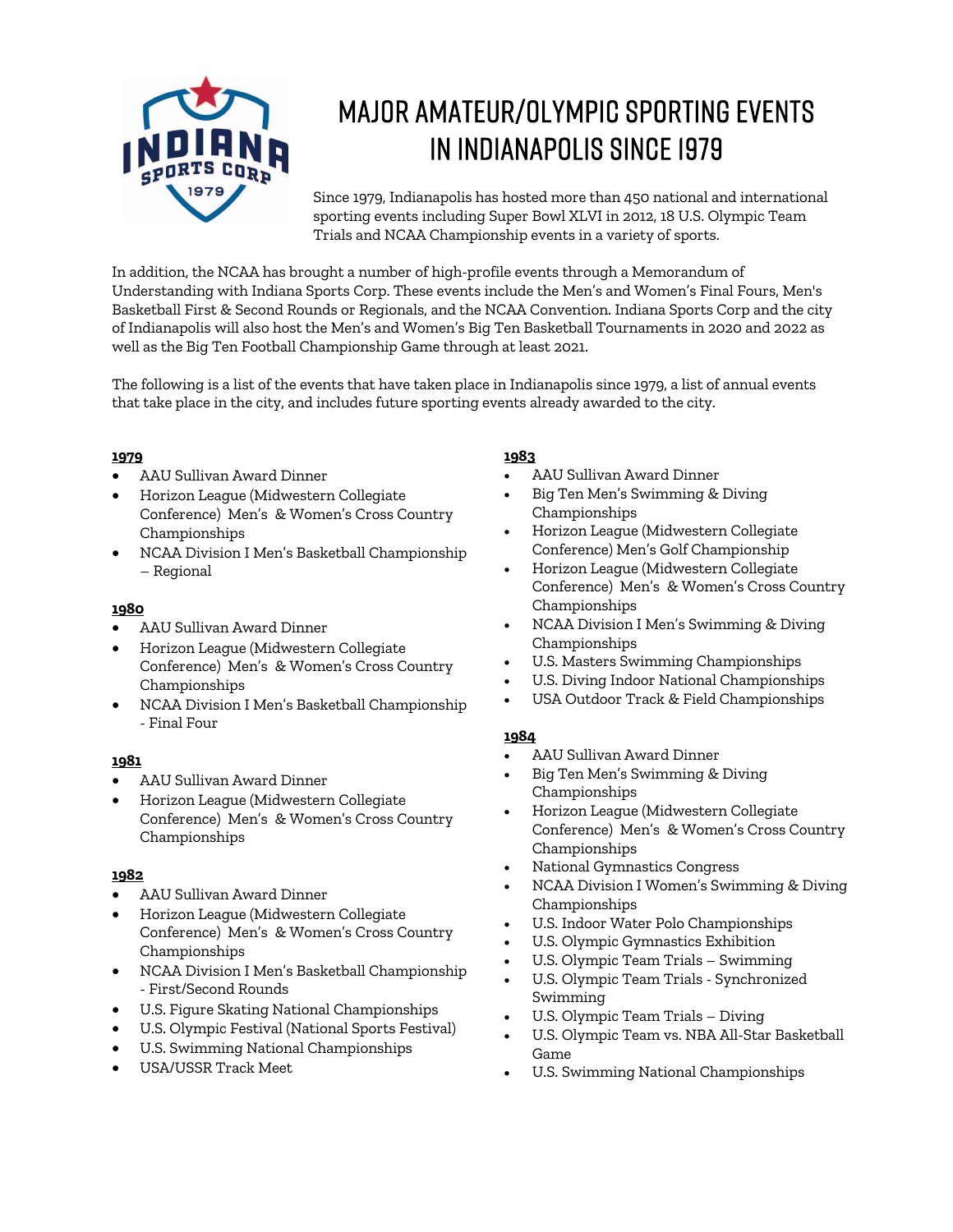- AAU Sullivan Award Dinner
- American Cup Gymnastics Invitational
- Big Ten Men's Swimming & Diving Championships
- FINA World Synchronized Swimming Cup
- Horizon League (Midwestern Collegiate Conference) Men's & Women's Cross Country Championships
- NAIA Men's and Women's Swimming & Diving Championships
- NBA All-Star Basketball Game
- USA Outdoor Track & Field Championships

# **1986**

- AAU Sullivan Award Dinner
- Big Ten Men's Swimming & Diving Championships
- Horizon League (Midwestern Collegiate Conference) Men's Basketball Championship
- Horizon League (Midwestern Collegiate Conference) Men's & Women's Cross Country Championships
- NCAA Division I Men's Swimming & Diving Championships
- NCAA Division I Women's Outdoor Track & Field Championships
- U.S. Diving Indoor National Championships
- USA Gymnastics National Championships
- U.S. Indoor Water Polo Championships
- USRowing National Championships

# **1987**

- AAU Sullivan Award Dinner Big Ten Men's Swimming & Diving Championships
- Big Ten Women's Swimming & Diving Championships
- Horizon League (Midwestern Collegiate Conference) Men's Basketball Championship
- Horizon League (Midwestern Collegiate Conference) Men's & Women's Cross Country Championships
- Horizon League (Midwestern Collegiate Conference) Men's Soccer Championship
- Horizon League (Midwestern Collegiate Conference) Softball Championship
- Horizon League (Midwestern Collegiate Conference) Volleyball Championship
- IAAF World Indoor Track & Field Championships
- NCAA Division I Men's Basketball Championship - First/Second Rounds
- NCAA Division I Women's Swimming & Diving Championships
- NCAA Division I Women's Volleyball Championships
- Pan American Games
- USRowing National Championships

# **1988**

- AAU Sullivan Award Dinner
- Big Ten Men's Swimming & Diving Championships
- Big Ten Women's Swimming & Diving Championships
- Horizon League (Midwestern Collegiate Conference) Softball Championship
- Horizon League (Midwestern Collegiate Conference) Men's Golf Championship
- Horizon League (Midwestern Collegiate Conference) Men's Basketball Championship
- NCAA Division I Men's Swimming & Diving Championships
- U.S. Canoe/Kayak Olympic Trials
- U.S. Olympic Team Trials Diving
- U.S. Olympic Team Trials Rowing
- U.S. Olympic Team Trials Synchronized Swimming
- U.S. Olympic Team Trials Track and Field
- U.S. Open Swimming Championships
- USRowing National Championships

# **1989**

- AAU Sullivan Award Dinner
- Big Ten Men's Swimming & Diving Championships
- Big Ten Men's and Women's Outdoor Track & Field Championships
- FINA World Diving Cup
- Horizon League (Midwestern Collegiate Conference) Men's Indoor Track & Field Championships
- Horizon League (Midwestern Collegiate Conference) Softball Championship
- NCAA Division I Men's Swimming & Diving Championships
- NCAA Division I Men's and Women's Indoor Track & Field Championships
- NCAA Division I Men's Basketball Championship - First/Second Rounds
- NCAA Division I Water Polo Championship
- NCAA Division I Women's Swimming & Diving Championships
- Pan Pacific Masters Aquatic Games
- USRowing National Championships

- AAU Sullivan Award Dinner
- Big Ten Women's Swimming & Diving Championships
- NCAA Division I Men's Basketball Championship - First/Second Rounds
- NCAA Division I Men's and Women's Indoor Track & Field Championships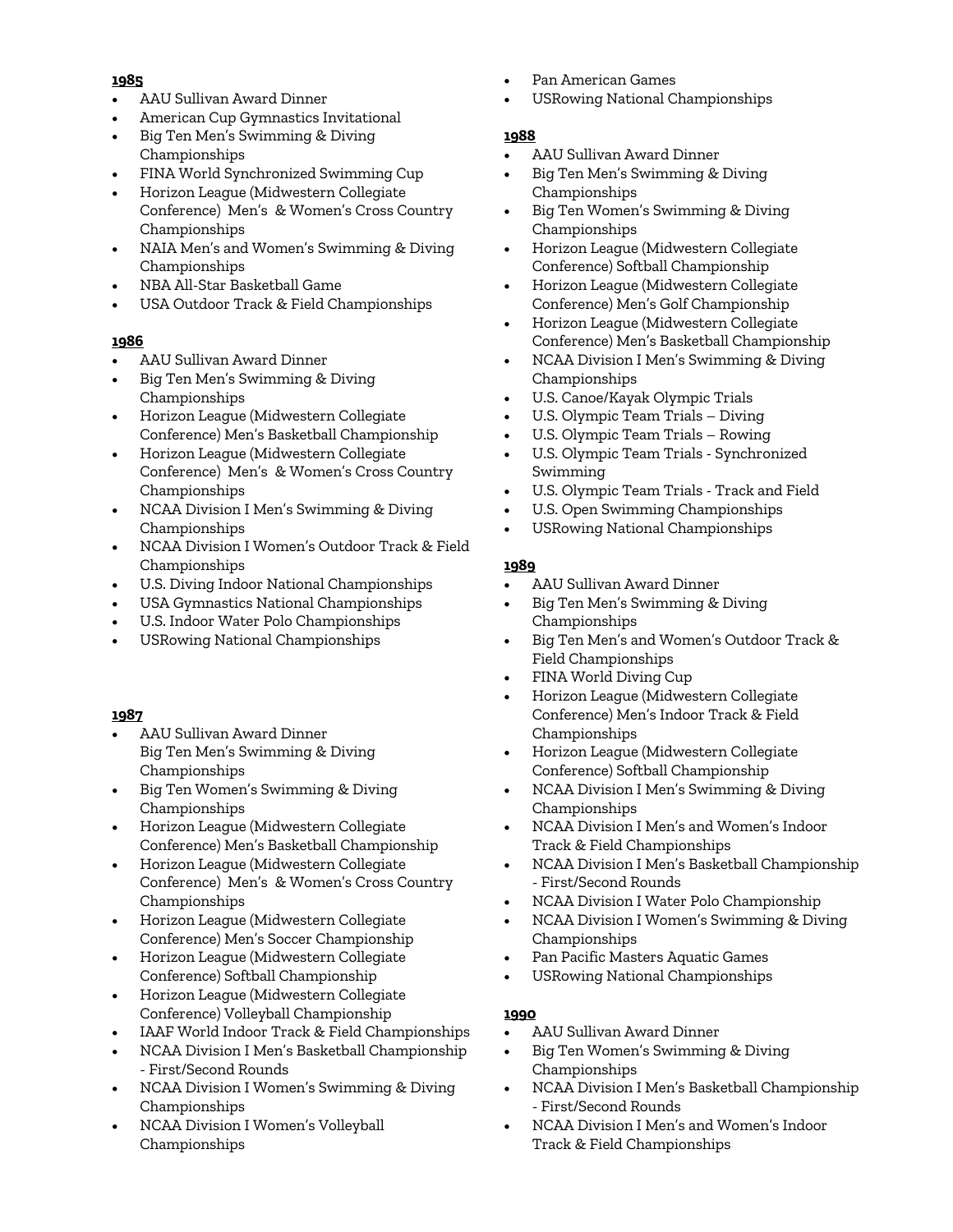- NCAA Division I Men's Swimming & Diving Championships
- U.S. Open Swimming Championships
- USRowing National Championships

- AAU Sullivan Award Dinner
- Big Ten Men's Swimming & Diving Championships
- FIG World Gymnastics Championships
- Horizon League (Midwestern Collegiate Conference) Men's Golf Championship
- Horizon League (Midwestern Collegiate Conference) Men's Indoor Track & Field Championships
- Horizon League (Midwestern Collegiate Conference) Men's Soccer Championship
- Horizon League (Midwestern Collegiate Conference) Softball Championship
- Horizon League (Midwestern Collegiate Conference) Volleyball Championship
- National Gymnastics Congress
- NCAA Division I Men's Basketball Championship - Final Four
- NCAA Division I Men's and Women's Indoor Track & Field Championships
- NCAA Division I Women's Swimming & Diving Championships
- PGA Championship
- USRowing National Championships

#### **1992**

- AAU Sullivan Award Dinner
- Big Ten Women's Basketball Tip-Off Luncheon
- Big Ten Women's Swimming & Diving Championships
- Horizon League (Midwestern Collegiate Conference) Softball Championship
- Horizon League (Midwestern Collegiate Conference) Men's Soccer Championship
- Horizon League (Midwestern Collegiate Conference) Men's Indoor Track & Field Championships
- Horizon League (Midwestern Collegiate Conference) Women's Tennis Championship
- Indy Games
- NCAA Division I Men's Swimming & Diving Championships
- NCAA Division I Men's and Women's Indoor Track & Field Championships
- U.S. Olympic Team Trials Diving
- U.S. Olympic Team Trials Swimming
- U.S. Olympic Gymnastics Exhibition
- USRowing National Championships
- World Masters Aquatic Championships

#### **1993**

- AAU Sullivan Award Dinner
- Big Ten Men's Basketball Tip-Off Luncheon
- Big Ten Women's Basketball Tip-Off Luncheon
- Big Ten Men's Swimming & Diving Championships
- EDS National Cycling Championships
- Horizon League (Midwestern Collegiate Conference) Men's Basketball Championship
- Horizon League (Midwestern Collegiate Conference) Men's Golf Championship
- Horizon League (Midwestern Collegiate Conference) Men's Soccer Championship
- Horizon League (Midwestern Collegiate Conference) Softball Championship
- Horizon League (Midwestern Collegiate Conference) Women's Soccer Championship
- Horizon League (Midwestern Collegiate Conference) Women's Tennis Championship
- Indy Games
- NCAA Division I Men's Basketball Championship - First/Second Rounds
- NCAA Division I Men's and Women's Indoor Track & Field Championships
- NCAA Division I Men's Swimming & Diving Championships
- Purdue University Basketball Boilermaker Blockbuster
- USRowing National Championships
- U.S. Senior National Judo Championships
- U.S. Table Tennis National Championships
- U.S. Women's Golf Open

- AAU Sullivan Award Dinner
- Big Ten Men's Basketball Tip-Off Luncheon
- Big Ten Women's Basketball Tip-Off Luncheon
- Big Ten Women's Swimming & Diving Championships
- EDS National Cycling Championships
- Horizon League (Midwestern Collegiate Conference) Men's Basketball Championship
- Horizon League (Midwestern Collegiate Conference) Softball Championship
- Horizon League (Midwestern Collegiate Conference) Women's Basketball Championship
- Horizon League (Midwestern Collegiate Conference) Women's Soccer Championship
- 1994 NBA Draft
- NCAA Division I Men's and Women's Indoor Track & Field Championships
- NCAA Division I Women's Swimming & Diving Championships
- Purdue University Basketball Boilermaker Blockbuster
- USRowing National Championships
- U.S. Swimming National Championships
- World Rowing Championships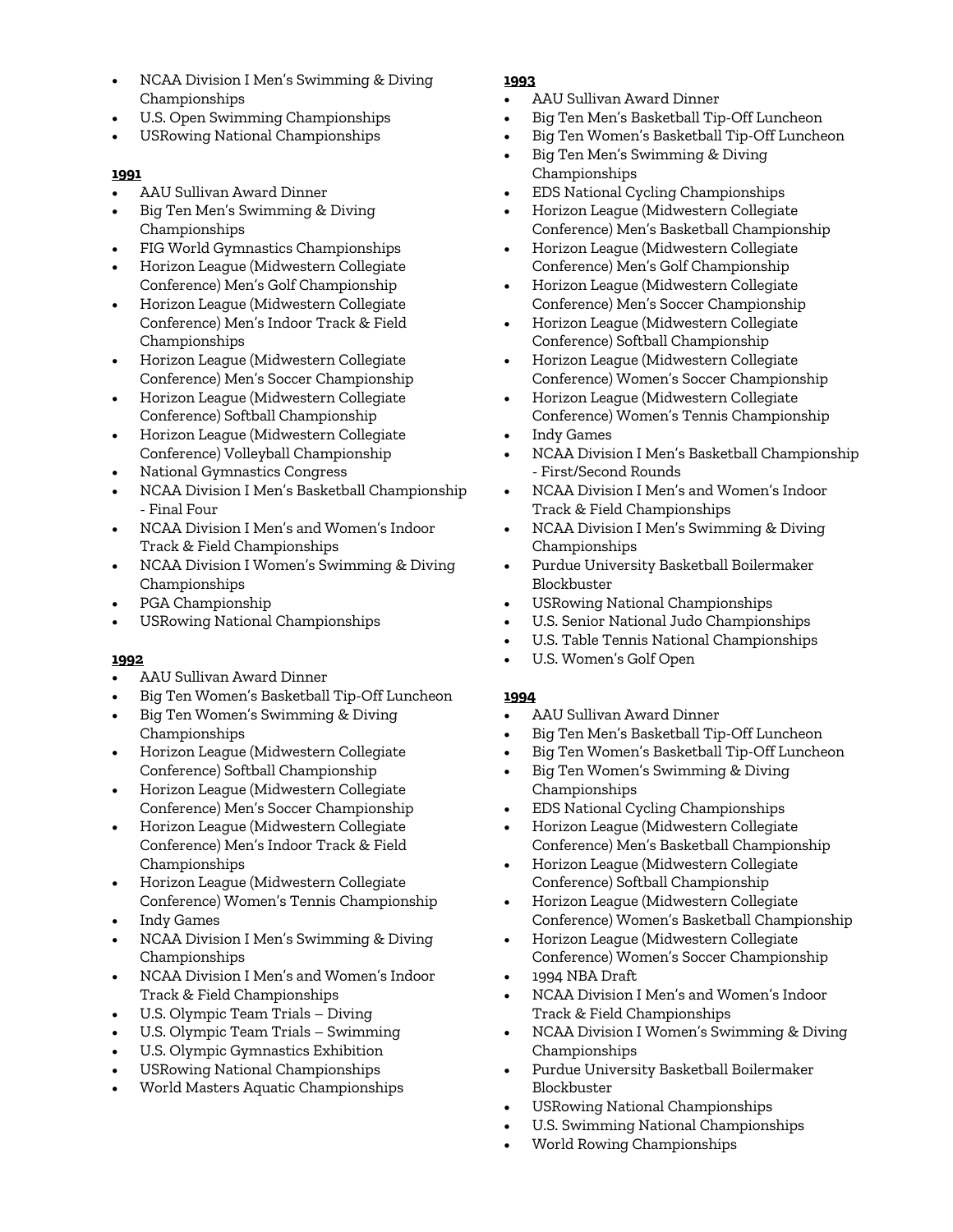- AAU Sullivan Award Dinner
- Big Ten Women's Basketball Tip-Off Luncheon
- Big Ten Women's Basketball Tournament
- Big Ten Women's Swimming & Diving Championships
- EDS National Cycling Championships
- NCAA Division I and II Men's and Women's Indoor Track & Field Championships
- NCAA Division I Men's Swimming & Diving Championships
- Purdue University Basketball Boilermaker Blockbuster
- USRowing National Championships
- U.S. Senior National Judo Championships

#### **1996**

- Big Ten Women's Basketball Tip-Off Luncheon
- Big Ten Women's Basketball Tournament
- Horizon League (Midwestern Collegiate Conference) Baseball Championship
- Horizon League (Midwestern Collegiate Conference) Men's Soccer Championship
- Horizon League (Midwestern Collegiate Conference) Volleyball Championship
- NCAA Division I Men's Basketball Championship - First/Second Rounds
- NCAA Division I and II Men's and Women's Indoor Track & Field Championships
- Purdue University Basketball Boilermaker Blockbuster
- U.S. Olympic Congress
- U.S. Olympic Gymnastics Exhibition
- U.S. Olympic Men's & Women's Basketball Team Exhibitions
- U.S. Olympic Team Trials Diving
- U.S. Olympic Team Trials Swimming
- U.S. Olympic Team Trials Synchronized Swimming
- USRowing National Championships

#### **1997**

- Big Ten Women's Basketball Tournament
- Big Ten Women's Swimming & Diving Championships
- Horizon League (Midwestern Collegiate Conference) Women's Soccer Championship
- Horizon League (Midwestern Collegiate Conference) Men's and Women's Tennis Championship
- NCAA Division I Men's Basketball Championship - Final Four
- NCAA Division I and II Men's and Women's Indoor Track & Field Championships
- NCAA Division I Women's Swimming & Diving Championships
- Purdue University Basketball Boilermaker Blockbuster
- U.S. Open Swimming Championships
- USA Outdoor Track & Field Championships

#### **1998**

- Big Ten Women's Basketball Tournament
- Horizon League (Midwestern Collegiate Conference) Men's & Women's Cross Country Championships
- Horizon League (Midwestern Collegiate Conference) Men's and Women's Tennis Championship
- Horizon League (Midwestern Collegiate Conference) Men's Indoor Track & Field Championships
- Horizon League (Midwestern Collegiate Conference) Men's Soccer Championship
- Horizon League (Midwestern Collegiate Conference) Women's Basketball Championship
- Horizon League (Midwestern Collegiate Conference) Women's Indoor Track & Field Championships
- Horizon League (Midwestern Collegiate Conference) Men's & Women's Outdoor Track & Field Championships
- Horizon League (Midwestern Collegiate Conference) Women's Soccer Championship
- National Gymnastics Congress
- NCAA Division I and II Men's and Women's Indoor Track & Field Championships
- Purdue University Basketball Boilermaker Blockbuster
- U.S. Diving Indoor National Championships
- U.S. Masters Swimming Championships
- U.S. Olympic Awards Dinner
- USRowing National Championships
- USA Gymnastics National Championships

- Big Ten Women's Basketball Tournament
- Horizon League (Midwestern Collegiate Conference) Men's and Women's Tennis Championship
- Horizon League (Midwestern Collegiate Conference) Men's Soccer Championship
- Horizon League (Midwestern Collegiate Conference) Women's Soccer Championship
- Horizon League (Midwestern Collegiate Conference) Men's & Women's Outdoor Track & Field Championships
- NCAA Division I Men's Basketball Championship - First/Second Rounds
- NCAA Division I and II Men's and Women's Indoor Track & Field Championships
- Purdue University Basketball Boilermaker Blockbuster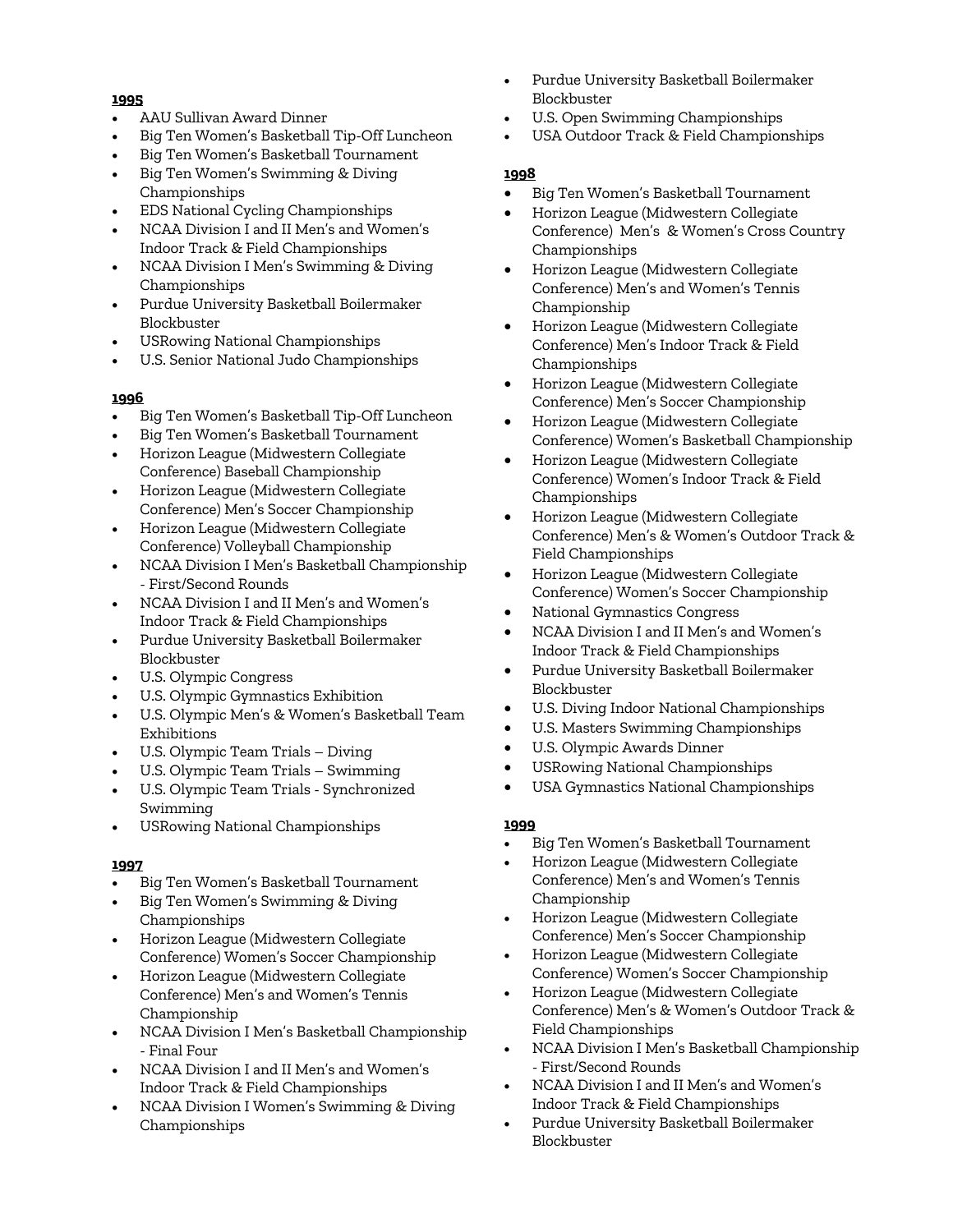• USRowing National Championships

#### **2000**

- Big Ten Women's Basketball Tournament
- Big Ten Women's Swimming & Diving Championships
- EDS Masters Track Cycling Championships
- Horizon League (Midwestern Collegiate Conference) Men's & Women's Outdoor Track & Field Championships
- Horizon League (Midwestern Collegiate Conference) Men's and Women's Tennis Championship
- Horizon League (Midwestern Collegiate Conference) Softball Championship
- NCAA Division I Men's Basketball Championship - Final Four
- NCAA Division I Women's Swimming & Diving Championships
- Purdue University Basketball Boilermaker Blockbuster
- U.S. Cycling Federation Masters Road Championships
- U.S. Masters Swimming Championships
- U.S. Olympic Team Trials Swimming

#### **2001**

- Horizon League Men's & Women's Outdoor Track & Field Championships
- Horizon League Men's and Women's Tennis Championship
- Purdue University Basketball Boilermaker Blockbuster
- U.S. Rowing Masters National Championships
- World Police and Fire Games

#### **2002**

- Big Ten Men's Basketball Tournament
- Big Ten Women's Basketball Tournament
- FIBA World Basketball Championship for Men
- Horizon League Men's & Women's Outdoor Track & Field Championships
- Horizon League Men's and Women's Tennis Championship
- NCAA Convention
- NCAA Division I, II and III Rowing Championships
- Purdue University Basketball Boilermaker Blockbuster

# **2003**

- Big Ten Women's Basketball Tournament
- Horizon League Men's & Women's Outdoor Track & Field Championships
- Horizon League Men's and Women's Tennis Championship
- Horizon League Volleyball Championship
- NCAA Division I Men's Basketball Championship - First/Second Rounds
- Purdue University Basketball Boilermaker Blockbuster
- USA-Australia Swim Challenge "Duel in the Pool"
- U.S. Swimming National Championships
- U.S. Wrestling World Team Trials

## **2004**

- Big Ten Men's Basketball Tournament
- Big Ten Women's Basketball Tournament
- FINA World Swimming Championship
- Horizon League Men's & Women's Outdoor Track & Field Championships
- Horizon League Men's and Women's Tennis Championship
- Horizon League Women's Soccer Championship
- Horizon League Men's Basketball Championship
- Purdue University Basketball Boilermaker Blockbuster
- U.S. Olympic Wrestling Trials

#### **2005**

- Big Ten Women's Basketball Tournament
- Horizon League Baseball Championship
- Horizon League Men's & Women's Outdoor Track & Field Championships
- Horizon League Men's and Women's Tennis Championship
- National Gymnastics Congress
- NCAA Division I Men's Basketball Championship - First/Second Rounds
- NCAA Division I Women's Basketball Championship - Final Four
- Purdue University Basketball Boilermaker Blockbuster
- The Solheim Cup
- USRowing National Championships
- USA Gymnastics National Championships

- Big Ten Men's Basketball Tournament
- Big Ten Women's Basketball Tournament
- Horizon League Men's & Women's Cross Country Championships
- Horizon League Men's and Women's Golf Championship
- Horizon League Men's & Women's Outdoor Track & Field Championships
- Horizon League Men's and Women's Tennis Championship
- Mid-American Conference Men's Golf Championships
- National Invitation Tournament (NIT) Season Tip-Off
- NCAA Convention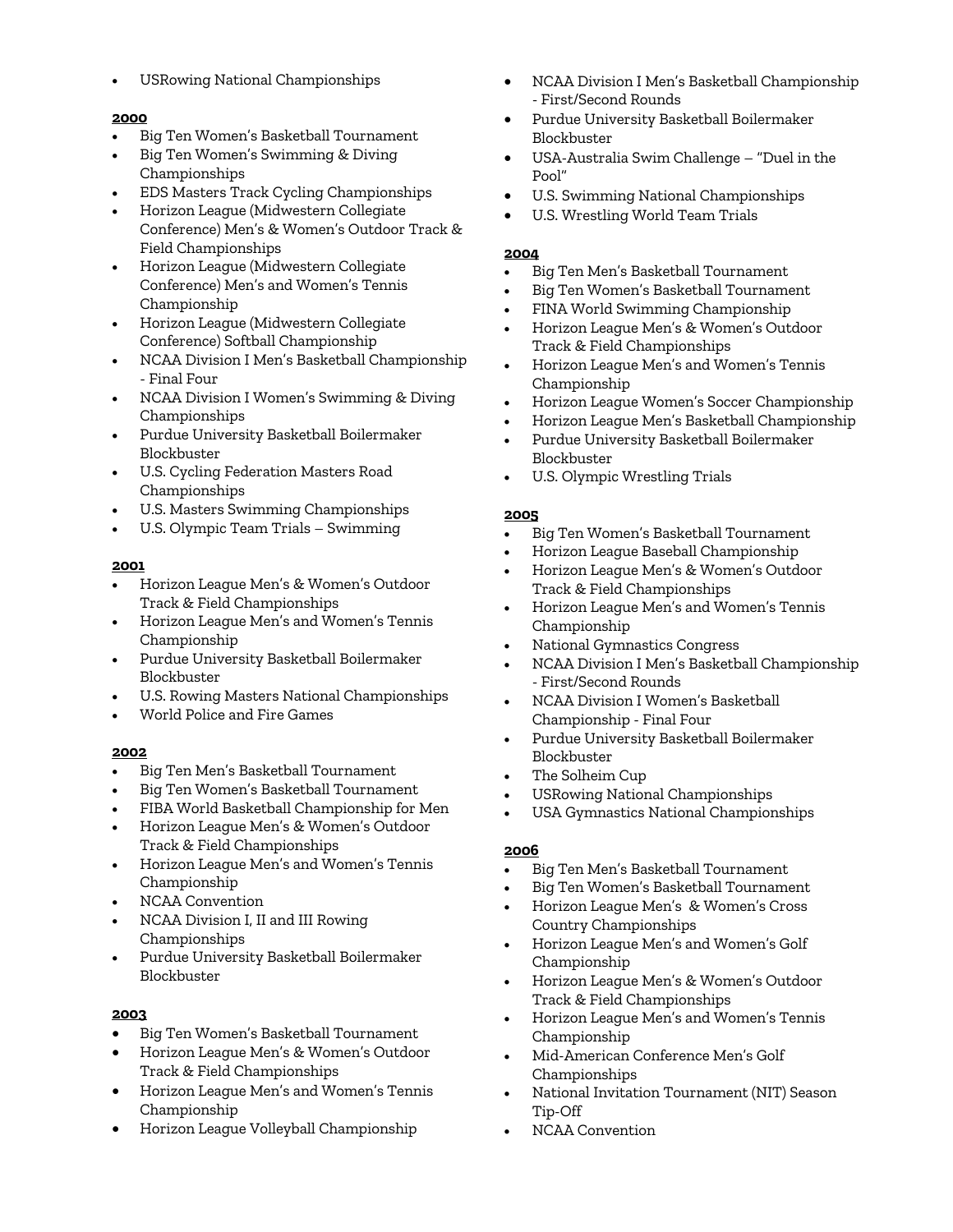- NCAA Division I Men's Basketball Championship - Final Four
- USRowing National Championships
- USA Diving National Diving Championships
- USA Gymnastics Group Gymnastics National Championships
- USA Outdoor Track & Field Championships

- Big Ten Women's Basketball Tournament
- Hoosier Basketball Celebration
- Horizon League Men's & Women's Outdoor Track & Field Championships
- Horizon League Men's and Women's Tennis Championship
- U.S. Olympic Team Trials Synchronized Swimming
- U.S. Synchronized Swimming National Championships
- U.S. Women's Amateur Championship
- USA Outdoor Track & Field Championships

#### **2008**

- Big Ten Men's Basketball Tournament
- Big Ten Women's Basketball Tournament
- Horizon League Men's and Women's Tennis Championship
- U.S. Olympic Team Trials Diving

#### **2009**

- Big Ten Men's Basketball Tournament
- Big Ten Women's Basketball Tournament
- Horizon League Men's and Women's Tennis Championship
- NCAA Division I Men's Basketball Championship - Regional
- U.S. Senior Open (Men's Golf)

# **2010**

- Big Ten Men's Basketball Tournament
- Big Ten Women's Basketball Tournament
- Horizon League Men's and Women's Tennis Championship
- NCAA Division I Men's Basketball Championship - Final Four
- NCAA Division II Golf Championships

#### **2011**

- Big Ten Football Championship Game
- Big Ten Men's Basketball Tournament
- Big Ten Women's Basketball Tournament
- Horizon League Men's and Women's Tennis Championship
- NCAA Division I Women's Basketball Championship - Final Four

# **2012**

• BMW Championship (PGA Tour)

- Big Ten Football Championship Game
- Big Ten Men's Basketball Tournament
- Big Ten Women's Basketball Tournament
- Horizon League Men's and Women's Tennis Championship
- NCAA Convention
- NCAA Division III Men's and Women's Swimming & Diving Championships
- Super Bowl XLVI

## **2013**

- Big Ten Football Championship Game
- Horizon League Men's and Women's Tennis Championship
- NCAA Division I Men's Basketball Championship - Regional
- NCAA Division I Men's Lacrosse Quarterfinals
- NCAA Division I Men's and Women's Swimming & Diving Championships
- NCAA Division I, II and III Rowing Championships

#### **2014**

- Big Ten Football Championship Game
- Big Ten Men's Basketball Tournament
- Big Ten Women's Basketball Tournament
- NCAA Division I Men's Basketball Championship - Regional
- NCAA Division III Men's Swimming & Diving Championships
- NCAA Division III Women's Swimming & Diving Championships
- NCAA Division I, II and III Rowing Championships

# **2015**

- Big Ten Football Championship Game
- NCAA Division II Men's Swimming & Diving Championships
- NCAA Division II Women's Swimming & Diving Championships
- NCAA Division I Men's Basketball Championship - Final Four
- Olympic Day
- P&G Gymnastics Championships
- USA Diving Winter Nationals
- USA Swimming Duel in the Pool

- Big Ten Men's Basketball Tournament
- Big Ten Women's Basketball Tournament
- NCAA Division I Women's Basketball Championship - Final Four
- NCAA Division II Men's Swimming & Diving Championships
- NCAA Division II Women's Swimming & Diving Championships
- USOC Road to Rio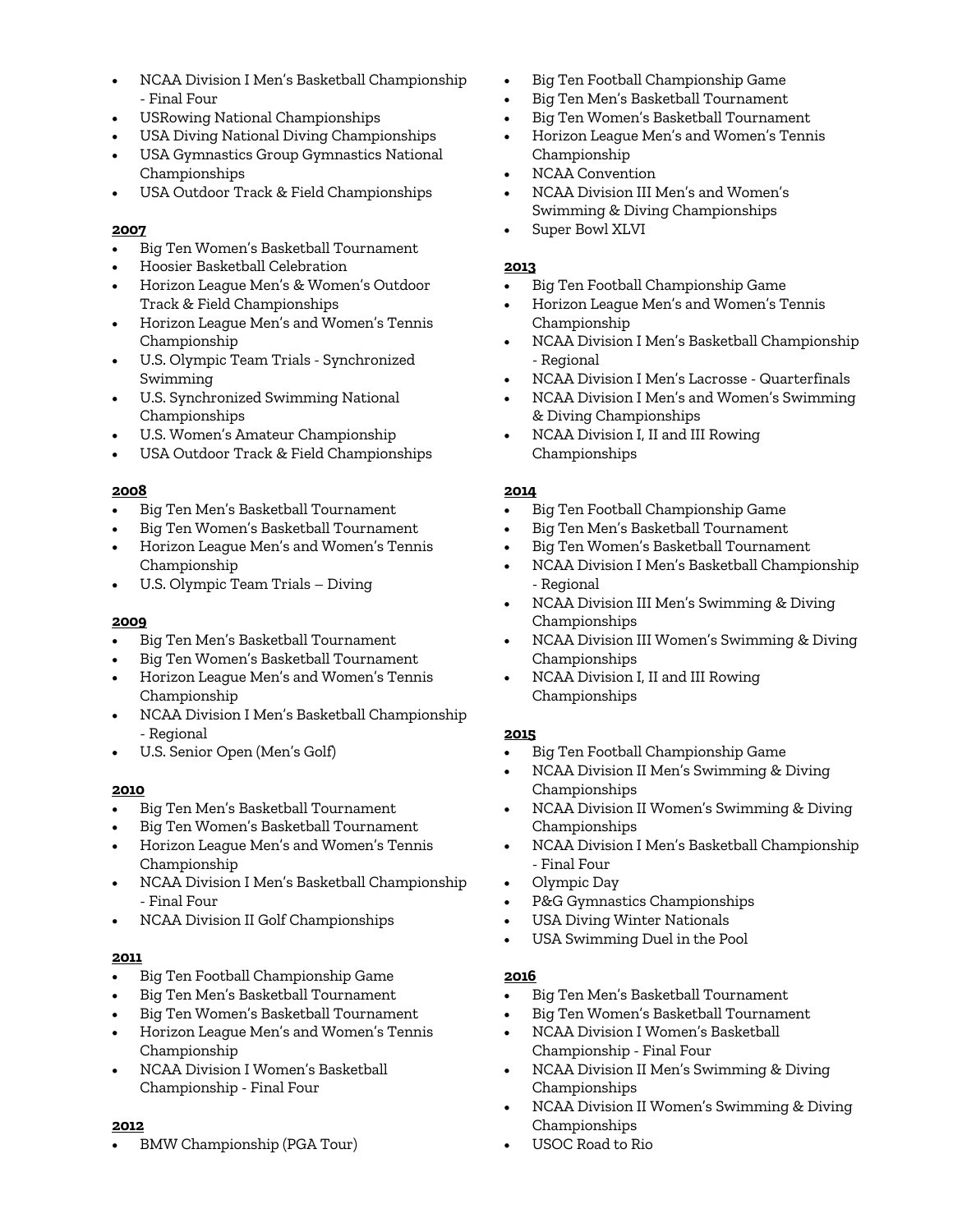• U.S. Olympic Team Trials – Diving

#### **2017**

- Big Ten Women's Basketball Tournament
- Big Ten Football Championship Game
- NCAA Division I Men's Basketball Championship - First/Second Rounds
- NCAA Division I Women's Swimming & Diving Championships
- NCAA Division I Men's Swimming & Diving Championships
- NCAA Men's and Women's Fencing Championship
- NCAA Women's Water Polo Championship
- Indy Women in Tech Championship presented by Guggenheim

# **2018**

- Big Ten Football Championship Game
- Big Ten Women's Basketball Tournament
- NCAA Convention
- NCAA Division III Men's and Women's Swimming and Diving Championships
- Indy Women in Tech Championship

#### **2019**

- Big Ten Football Championship Game
- Big Ten Women's Basketball Tournament
- NCAA Division II Men's and Women's Swimming and Diving Championships
- NCAA Division I, II, & III Rowing Championships
- USA Diving Senior National Championships

#### **2020**

- Big Ten Football Championship Game
- Big Ten Men's Basketball Tournament
- Big Ten Women's Basketball Tournament
- The Esports Combine
- The Indy Games
- FIBA AmeriCup Qualifier

# **Annual Events**

#### **\*\*denotes currently still held**

- 400 at the Brickyard NASCAR\*\*
- Circle City Classic\*\*
- Indiana Sports Corp Corporate Challenge\*\*
- Indy Ultimate\*\*
- Close The Gap Classic (formerly Crossroads Classic)\*\*
- Indiana/Kentucky High School All-Star Basketball Game\*\*
- Indianapolis 500\*\*
- Kroger 200 NASCAR Grand Nationals\*\*
- NCAA Woman of the Year Awards Dinner\*\*
- NFL Scouting Combine\*\*
- NHRA U.S. Nationals Drag Racing\*\*
- OneAmerica 500 Festival Mini-Marathon\*\*
- Red Bull Indianapolis GP\*\*
- Inspiring Sports Charity Golf Tournament\*\*
- Indianapolis (formerly RCA) Tennis Championships – ATP Tour
- Hoosier Basketball Classic
- PeyBack Classic
- The John Wooden Tradition College Basketball
- United States Grand Prix Formula One

#### **Current / Future Events**

#### **2021**

- Big Ten Women's Basketball Tournament
- Big Ten Men's Basketball Tournament
- NCAA Division I Men's Basketball Championship and NCAA Men's Final Four
- U.S. Olympic Team Trials Diving
- USA Diving Junior National Championships
- The Esports Combine
- Big Ten Football Championship Game

#### **2022**

- College Football Playoff National Championship
- NCAA Convention
- Big Ten Women's Basketball Tournament
- Big Ten Men's Basketball Tournament
- NCAA Division I Men's Basketball First and Second Rounds
- NCAA Division III Men's and Women's Swimming and Diving Championships

#### **2023**

- NCAA Division II Men's and Women's Swimming and Diving Championships
- NCAA Division I Women's Golf Regional
- NCAA Division II Women's Lacrosse Championship

#### **2024**

- NBA All-Star
- NCAA Division I Men's Basketball Championship – First and Second Rounds
- NCAA Division I Men's Swimming and Diving Championships

#### **2025**

- NCAA Division II Men's and Women's Swimming and Diving Championships
- NCAA Division II Wrestling Championships
- NCAA Division I Men's Basketball Regional
- NCAA National Collegiate Women's Water Polo Championship

#### **2026**

• NCAA Division III Men's and Women's Swimming and Diving Championships